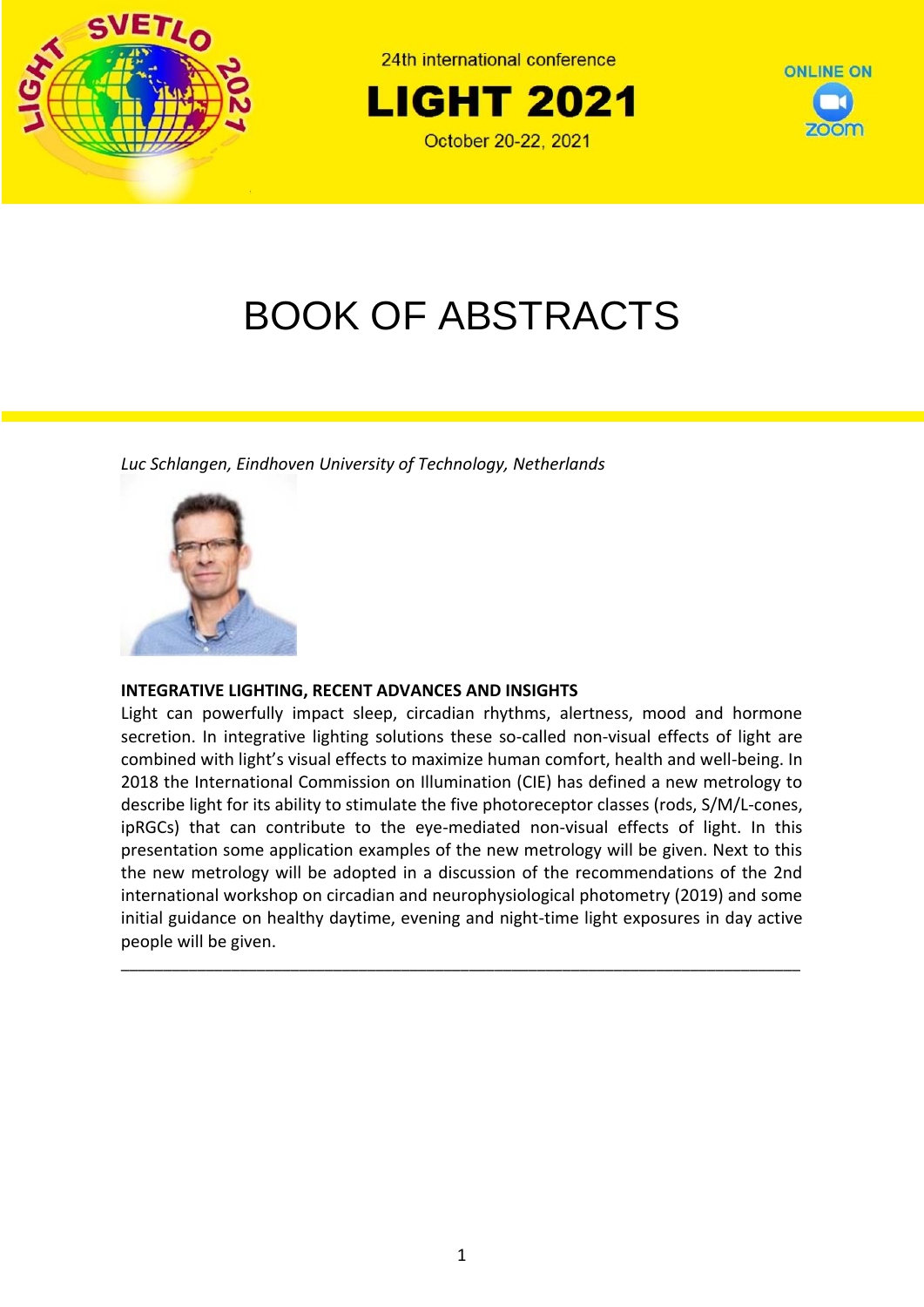#### *Annika Jägerbrand, Halmstad University, Sweden*



# **EFFECTS OF OBTRUSIVE LIGHT ON THE NATURAL ENVIRONMENT AND RECOMMENDATIONS TO MINIMIZE THE IMPACT**

The presentation will start with explaining why outdoor lighting is becoming an environmental problem and how the environment and organisms are affected by light at night. An overview of the recommendations to minimize the ecological impacts will be given. The recommendations can be divided into three areas; legislation and/or guidelines, technical and practical recommendations, and how to deal with sensitive species and habitats. Suggestions of priorities for sensitive species and environments will be presented. Examples of effective precautionary measures will be shown.

\_\_\_\_\_\_\_\_\_\_\_\_\_\_\_\_\_\_\_\_\_\_\_\_\_\_\_\_\_\_\_\_\_\_\_\_\_\_\_\_\_\_\_\_\_\_\_\_\_\_\_\_\_\_\_\_\_\_\_\_\_\_\_\_\_\_\_\_\_\_\_\_\_\_\_\_\_\_\_\_

#### *Yandan Lin, Fudan University, Shanghai, China*



# **LIGHTING SCHEME RECOMMENDATION FOR INTERIOR WORKPLACE TO ADJUST THE PHASE-ADVANCE JET LAG**

Light has been found to affect the circadian clock of the human body. This study aims at exploring the proper light scheme for improving performance and alleviating the negative effects of phase-advance jet lag. Experiments have been done under lighting conditions: (1) control lighting group (CLG), (2) low-intervention group (LIG), and (3) high-intervention group (HIG). The alertness, sleep quality, and circadian phases of the participants are measured during the closed circadian conversion stage. Statistical analysis results show that, compared to CLG, HIG can effectively reduce the effect of the phase-advance jet lag syndrome on alertness during daytime ( $p = .028$ ), improve short-term memory task performance (p < .001), and reduce visual fatigue (p = .016); besides, the 8-h light intervention during daytime assists in improving sleep quality. Finally, a model between light stimulus intensity and the circadian phase shift is introduced.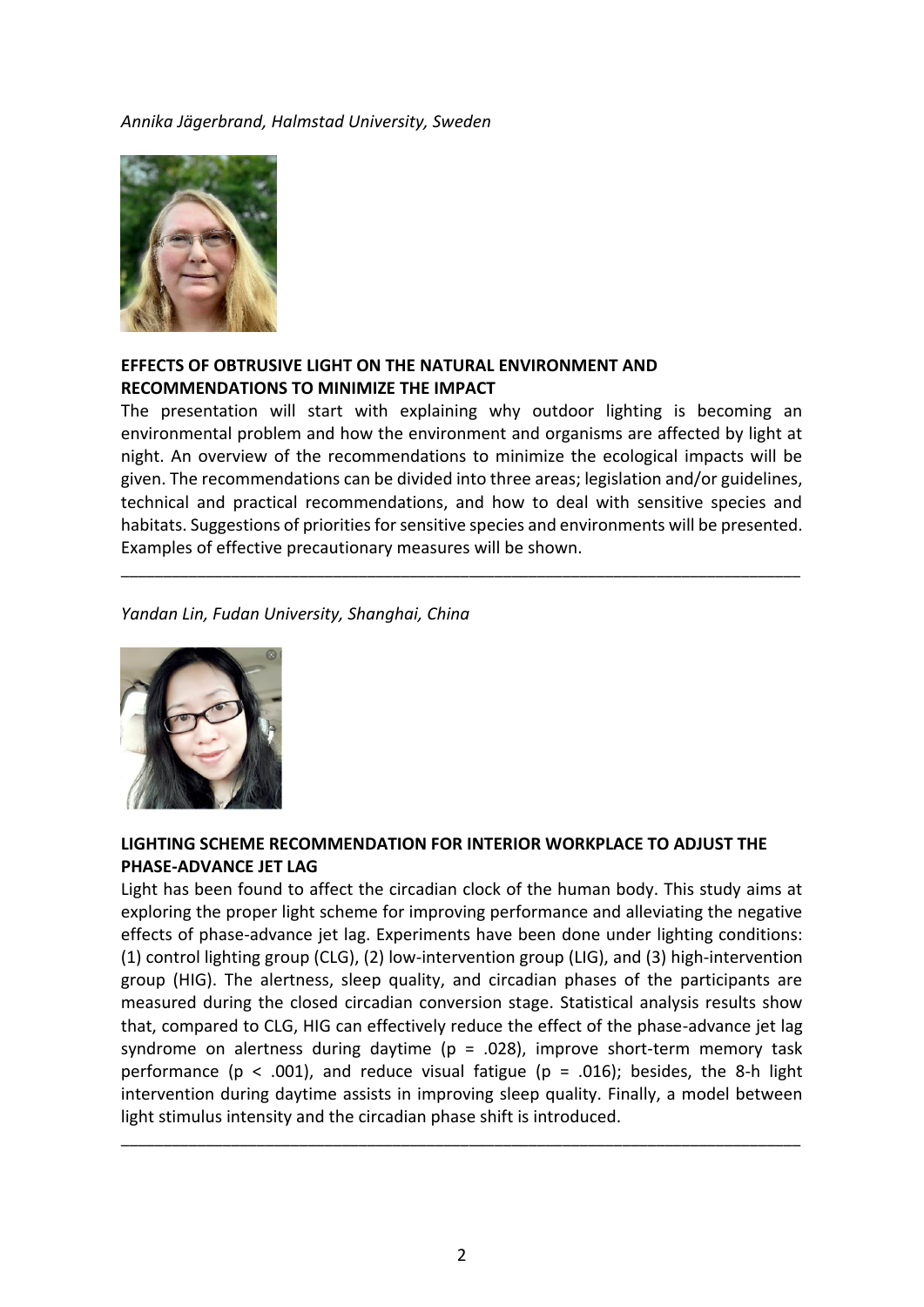#### *Jeff Kong, Shanghai Academy of Fine Arts, Shanghai University, China*



#### **PRACTICAL AND IMPLEMENTATION JOURNEY OF LIGHTING ARTS AND LIGHT FLASH**

Architectural lighting has grown in a fast and rapid pace and it helps to stimulate economic development and enhance the image of the city. From the perspective of a lighting designer and academist, I would like to share my real experience on lighting design and planning (Shanghai Huangpu District light design and planning, Xinjiang Urqumqi) to everyone from the perspective of lighting design. I will share my latest art works: "light art + flash" creative mode framework to explore another possibility of light art and urban space reshaping,

\_\_\_\_\_\_\_\_\_\_\_\_\_\_\_\_\_\_\_\_\_\_\_\_\_\_\_\_\_\_\_\_\_\_\_\_\_\_\_\_\_\_\_\_\_\_\_\_\_\_\_\_\_\_\_\_\_\_\_\_\_\_\_\_\_\_\_\_\_\_\_\_\_\_\_\_\_\_\_\_

#### *Steve Lau, YD Illumination, Hangzhou, China*



#### **MEASURES FOR REDUCING THE ADVERSE EFFECTS OF ARTIFICIAL LIGHT FROM LED ADVERTISING SCREEN OR LED MEDIA FACADE**

More and more LED flood lighting and landscape functional lighting are used/applied outdoor either in the downtown city center or even in the urban area all over the world in order to attract more tourists or to serve for illumination purpose or for advertisement purposes. The correct usage and proper installation of LED luminaires could bring positive effects and result, however, if they are used in the excessive and improper way, they may possibly bring a new source of light pollution that may affect astronomy observation, ecological system, floras and faunas, wildlife mating and birds migrating. This presentation will give insights on how these effects happen and provide measures on how to reduce the adverse effects of the obtrusive light from colorful and dynamic lightings.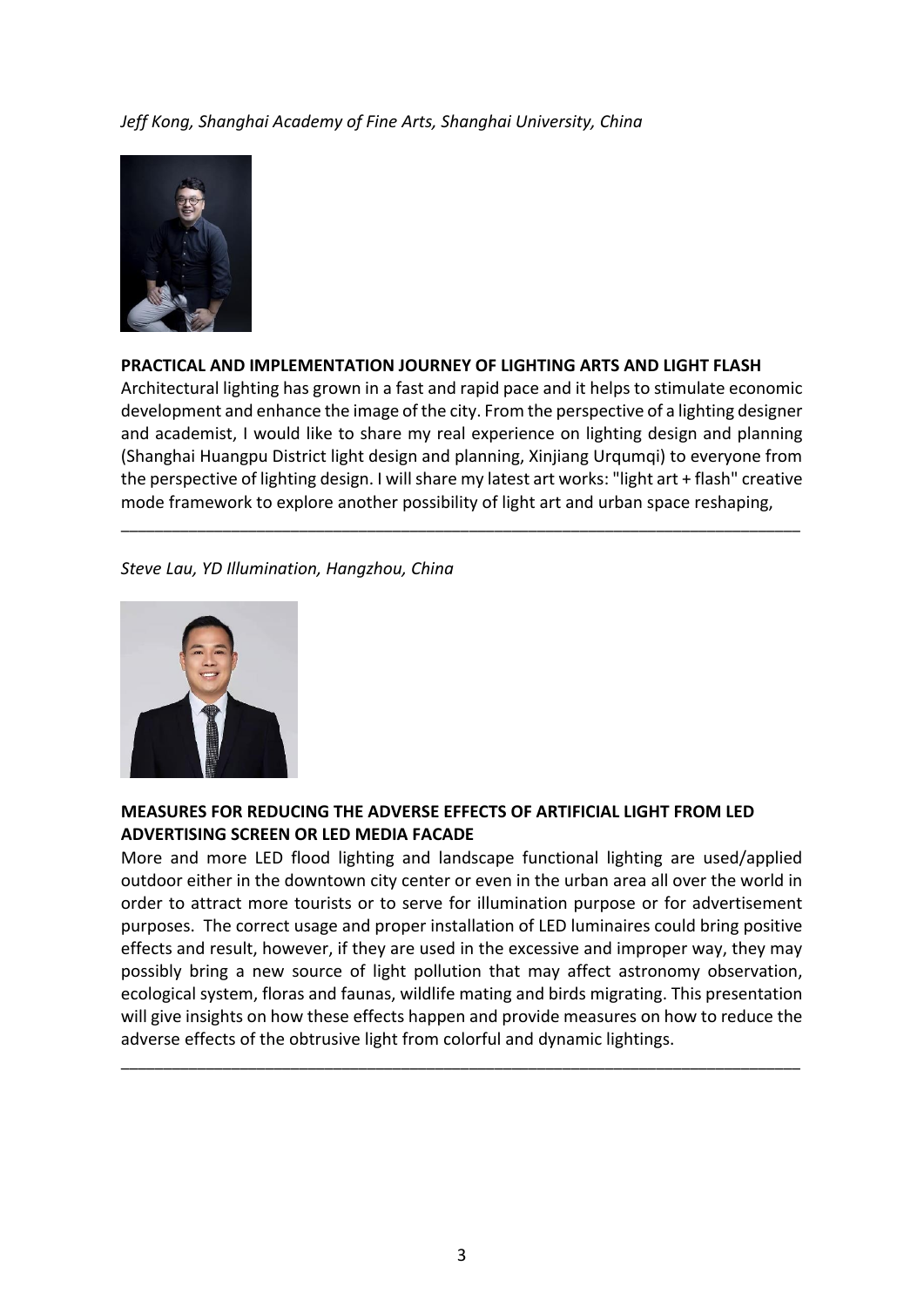*Georges Zissis<sup>1</sup> , K. Bertin<sup>1</sup> , MA. Mequignon<sup>2</sup> , E. Fortrye<sup>1</sup> <sup>1</sup>Laboratoire LAPLACE, Université de Toulouse III – Paul Sabatier, 118 rte de Narbonne, 31062 Toulouse cedex 9, France 2 LERASS, Université de Toulouse III – Paul Sabatier, 118 rte de Narbonne, 31062 Toulouse cedex 9, France*



#### **EVALUATING THE IMPACTS OF ARTIFICIAL LIGHTING SYSTEMS TO ABIOTIC RESOURCES AND BIOSPHERE**

The need to reduce human environmental footprint has encouraged the development and use of innovative lighting systems that are becoming "smart" and more efficient in terms of energy use and/or service life. These novel systems are based on Solid State Lighting devices and more especially on light-emitting diodes (LEDs) technologies. However, beyond energy consumption or carbon footprint, there are many other criteria that must be taken into account when evaluating which light systems should be preferred depending on the situation. First of all, the potential environmental impacts generated by the manufacture, use and end of life of a system can be determined through Life Cycle Analysis. This standardized method provides an overview of the impacts of each phase of the life cycle and thus makes it possible to evaluate the performance of different lighting systems. LCA also helps to evaluate the relative effects of each phase of the life cycle on the impacts. These effects depend mainly on how the electricity consumed during use is generated but not only. To fully understand and quantify the impacts in our planet's "abiotic resources" (energy, materials…) and on our biosphere (biotope and human being) we need define new metrics for quantifying an "appliance efficacy" of a lighting system for a given application. In this context, multi-criteria analysis has proved its worth in facilitating decision-making around complex problems containing many criteria that sometimes contradict. This talk, will stress all these aspects in order to draft the characteristics of what should be the most efficient light system for a given application.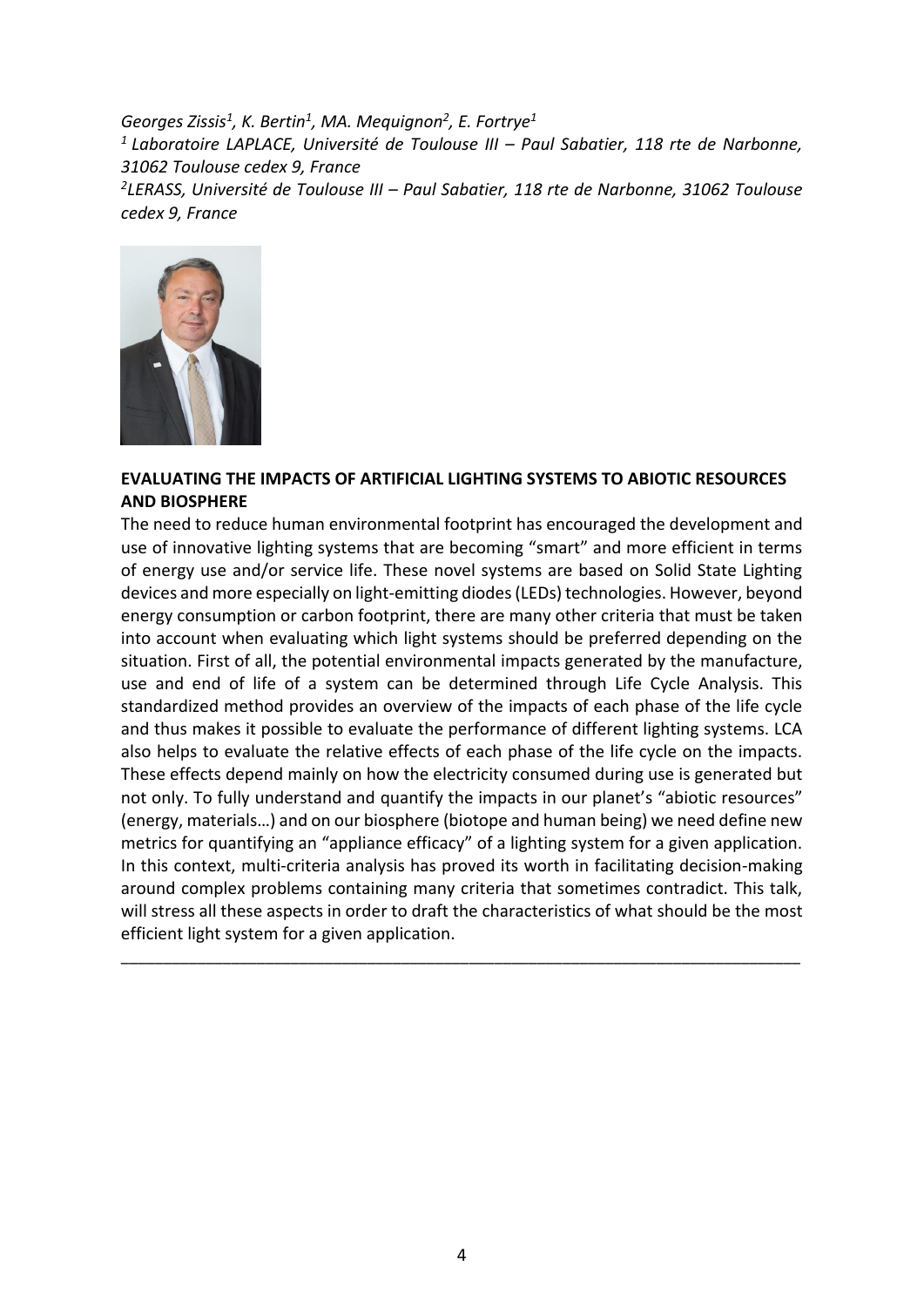#### *Costis Bouroussis, Lighting Laboratory of NTUA*



#### **STANDARDIZATION ON OBTRUSIVE LIGHT AND SKY GLOW MEASUREMENTS**

The use of artificial light at night in the outdoor environment (ALAN) may introduce negative and unwanted side-effects such as light pollution and unwanted impacts on humans, ecosystems and biodiversity. It is therefore a complex and multi-discipline global issued that needs to be assessed in a holistic way. It is of high priority to develop frameworks and specify the methods for the monitoring of ALAN and the adverse effects of ALAN at the local and regional levels. Verification of lighting installations is necessary to avoid over-illumination and to ensure light inflation is not taking place.

This presentation deals with the current issues around the measurement techniques and instrumentation used in practice and the fragmented knowledge across different disciplines. The instrumentation and methods for the measurement, assessment and monitoring of the sky-glow and the sources of obtrusive light should be aligned and standardized. This includes measurements of outdoor lighting installations during the construction, operation and maintenance periods as well as the variation of sky glow that should be monitored in short and long term.

# **KEY ASPECTS OF ADAPTIVE ROAD LIGHTING. IN THE PREPARATION OF AN INTERNATIONALLY AGREED FRAMEWORK**

Road lighting technology has evolved dramatically in the recent years after it remained almost the same for many decades. LED technology gave a boost to the luminaire design by increasing the energy efficiency, by offering a great flexibility in lens design and technology and by using efficient drivers. This resulted to a significant reduction of energy consumption in road lighting. The introduction of intelligent control systems combined with luminaire specific controllers, introduced the concept of the Adaptive Road Lighting (ARL).

Despite the wide use of ARL in modern systems, there is a lack in common strategies on how these installations should be operated. Operators seek for agreed information on the control methods, the priorities, the technology used as well as the general responsibility of operating such installations. Since safety is the most important factor in road lighting, there is a need for ensuring all safety aspects under lighting control schemes. This presentation deals with the key aspects of adaptive road lighting operation and describes the first steps on an international experts group under the CIE to prepare a commonly agreed framework on such systems.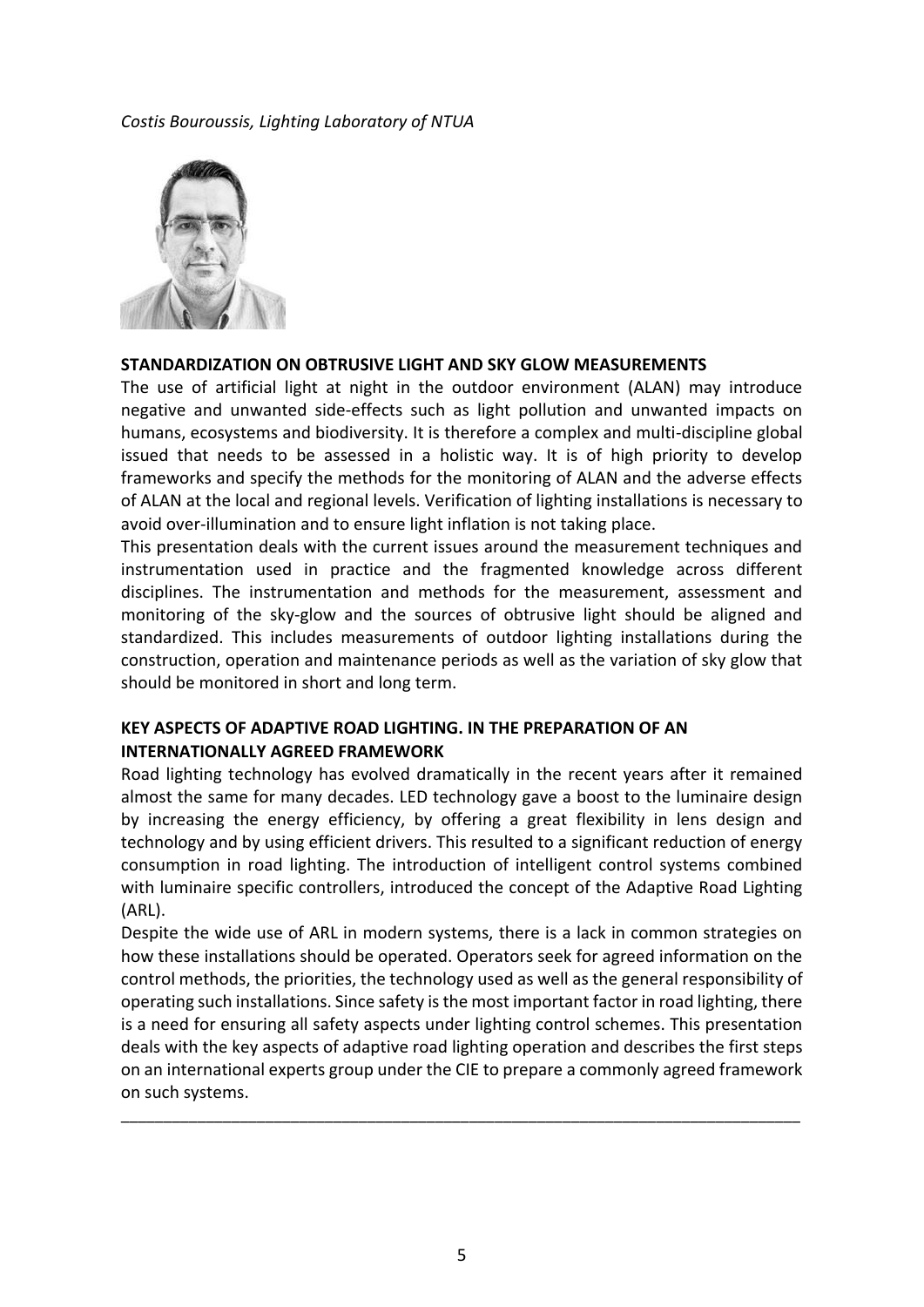# *Balážová Lenka, Murguía Sánchez Laura, Light Lab* **LIGHTING DESIGN OF OUTDOOR PUBLIC SPACE**

The improvement of the outdoor public space has reached a more active extent in recent years, together with the public lighting component, which recreates its overall visual perception and comfort at night. The lighting planning of these spaces has a short history yet executed works provide us with a quite significant overview for feedback. Based on them, we can try to outline some strategies and justification of the principles in the lighting design itself. The lecture seeks to point out the importance of the context and the added value of the concept, which form the night visual compared to purely metric and economic indicators. Topic will also address environmental impact and sustainability issues.

*Darula Stanislav, Czafík Michal, Puškar Branislav, Ústav stavebníctva a architektúry SAV, Bratislava, Fakulta architektúry STU, Bratislava*

\_\_\_\_\_\_\_\_\_\_\_\_\_\_\_\_\_\_\_\_\_\_\_\_\_\_\_\_\_\_\_\_\_\_\_\_\_\_\_\_\_\_\_\_\_\_\_\_\_\_\_\_\_\_\_\_\_\_\_\_\_\_\_\_\_\_\_\_\_\_\_\_\_

# **DAYLIGHTING IN ROOMS WITH LOGGIA**

The standard STN EN 17037 which changes the criteria for the evaluation of daylight in buildings is valid since february 2021. The classical Daylight Factor is replaced by a climatic criterion and the required level of daylighting. EN 17037 does not differentiate between lighting requirements according to the type of buildings and their operation time. In the case of residential buildings, the requirements of EN 17037 lead to excessive dimensions of the windows or cannot be met. The paper discusses the subject of daylighting in living rooms with loggia.

# *Dolníková Erika, Stavebná fakulta TUKE Košice*

# **EVALUATION OF ADAPTATION OF BALCONIES TO LOGGIAS ON THE LIGHTING CLIMATE IN THE INTERIOR OF AN APARTMENT BUILDING**

\_\_\_\_\_\_\_\_\_\_\_\_\_\_\_\_\_\_\_\_\_\_\_\_\_\_\_\_\_\_\_\_\_\_\_\_\_\_\_\_\_\_\_\_\_\_\_\_\_\_\_\_\_\_\_\_\_\_\_\_\_\_\_\_\_\_\_\_\_\_\_\_\_

Reconstruction of balconies and loggias is a key element in the renovation of apartment buildings. Artificial light never replaces natural light. When renovating balconies, people often change the character of this protruding building from a façade to a loggia. To evaluate the daylight conditions prevailing in residential buildings, the DF was considered as a parameter to indicate the amount of daylight received. DF values and CIE illuminated sky were calculated using DIALux 9.1 software. The aim of the paper is to compare two variants of the level of daylight in the rooms of an apartment building. There is a variant with balconies to get even more natural light into the window. Loggias are satisfactory in terms of static and thermal technology, but daylight conditions are deteriorating. The article provides an insight into the solution of the renovation of balconies and loggias in a specific apartment building. The result is their influence on changes in the conditions of natural daylight in the interior of two rooms.

# *Dubnička Roman, Mokráň Marek, Janiga Peter, Slovak University of Technology in Bratislava* **INFLUENCE LATERAL TRANSLATION AND ANGLE ORIENTATION OF LUMINAIRES ON LIGHTING DESIGN OF INTERIORS**

\_\_\_\_\_\_\_\_\_\_\_\_\_\_\_\_\_\_\_\_\_\_\_\_\_\_\_\_\_\_\_\_\_\_\_\_\_\_\_\_\_\_\_\_\_\_\_\_\_\_\_\_\_\_\_\_\_\_\_\_\_\_\_\_\_\_\_\_\_\_\_\_\_

By means of goniophotometry are measured luminous intensity distributions of luminaires. These measurements are important for lighting designers who use results from these measurements for lighting desings of indoor lighting system in the form of photometric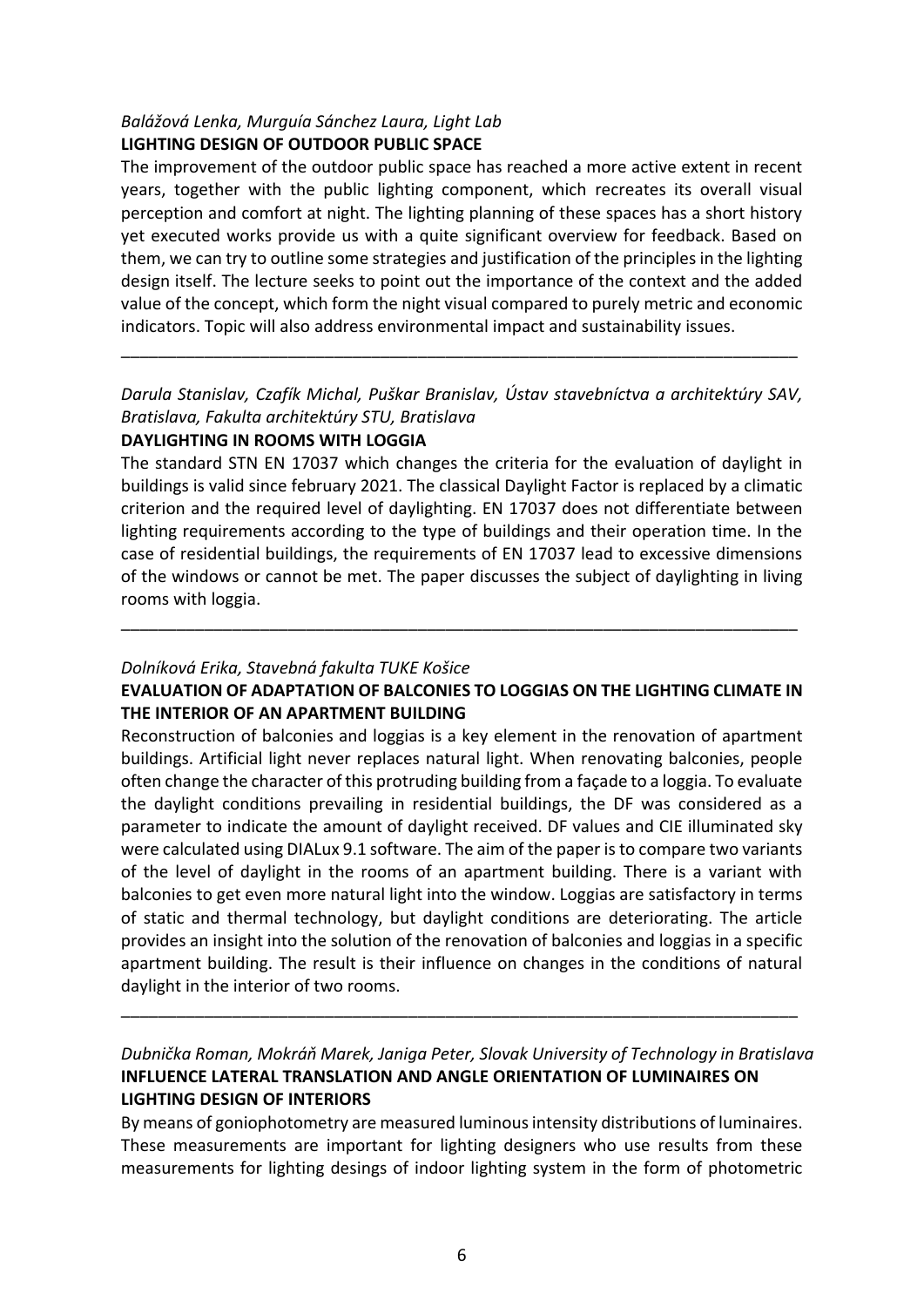files. Uncertainty of instalation of luminaires is at the present another big unknown when real instalation of lighting system is performed. Lighting designers often are not responsible for errors which occured at instalation of luminaires. Till now it could not be found agreement among lighting designers community what expression or tolerance should be assumed. Goniophotometry is close connected with lighting designs for indoor lighting systems. Therefore it can be possible inluence of uncertainty lateral translation and angle rotation of luminaire depending of already measured LIDC of luminaire on photometric parameters which are verified by field measurement. Simultaneously it can solve problem to improve of knowledge of lighting designers or customers who concerns about this to predict possible errors influenced by instalation errors. Thus lighting designers can do better lighting designs what can avoid possible inconveniences which sometimes occurs at design realisations. Furthermore avoiding these problems can save a lot of things which occur of improper instalations. Paper concerns about problematic of influence of instalation positition particular luminaires with particular LIDCs. The results from performed research work can serve as background for future work how to express and treat influence of error about instalation of luminaires on lighting designs. At the end of paper is introduced analysis which can serve for new treatment about tolerance intervals which can be assumed at lighting design level.

# *Gašparovský Dionýz, Slovak University of Technology in Bratislava* **APPLICATION OF THE INDICATORS OF ENERGY PERFORMANCE OF ROAD LIGHTING**

\_\_\_\_\_\_\_\_\_\_\_\_\_\_\_\_\_\_\_\_\_\_\_\_\_\_\_\_\_\_\_\_\_\_\_\_\_\_\_\_\_\_\_\_\_\_\_\_\_\_\_\_\_\_\_\_\_\_\_\_\_\_\_\_\_\_\_\_\_\_\_\_\_

Energy performance of road lighting is, according to the norm STN EN 13201-5, expressed in terms of the pair of compound numerical indicators PDI (Power Density Indicator) and AECI (Annual Energy Consumption Indicator). Examples of calculation of the indicators and typical values for various combinations of different road profiles, lighting classes and lamp technologies are also included in the standard. In 2021, an updated draft of the norm has been prepared, still based on the previously established indicators. However, several improvements of the practical application, and updated typical values of the indicators in particular, have been specified. Recommendations on the presentation of input data and results of the assessment have been extended. Aim of the paper is to introduce to the professionals key points of the draft standard, to provide additional comments and explanations and to highlight important circumstances of its elaboration. The new draft standard should strenghten practical implemetation of the indicators PDI and AECI.

# *Gašparovský Dionýz, Raditschová Jana, Slovak University of Technology in Bratislava* **PREFERENCES AND PERFORMANCE OF HOME LIGHTING**

\_\_\_\_\_\_\_\_\_\_\_\_\_\_\_\_\_\_\_\_\_\_\_\_\_\_\_\_\_\_\_\_\_\_\_\_\_\_\_\_\_\_\_\_\_\_\_\_\_\_\_\_\_\_\_\_\_\_\_\_\_\_\_\_\_\_\_\_\_\_\_\_\_

The paper aims to publish updated data from investigation of home lighting in 2021. Focusing on current preferences of lighting users in households and energy performance of home lighting, statistical data will be accompanied by causal analyses. Progress compared to previous investigation performed in 2013 will be demonstrated. The paper will also present a new draft of regulation for assessment of energy performance indicators applicable for energy certification of houses for living. Role of home lighting in home officing increased in consequence of the pandemic lockdowns will be dealt in the paper as well.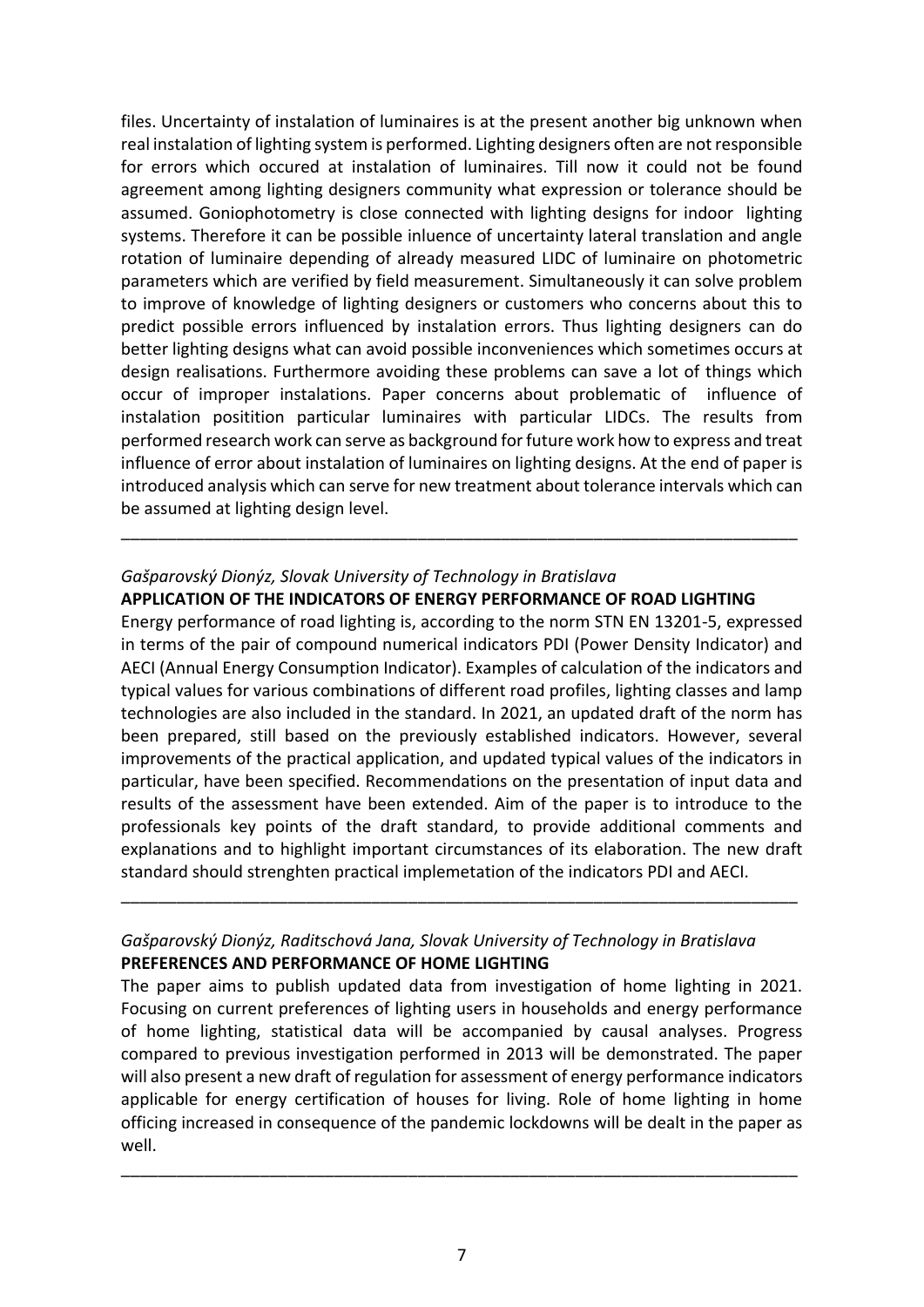# *Góra Pavol, ZG Lighting Slovakia s.r.o.* **HUMAN-CENTRIC LIGHTING PLANNING**

People spend most of their time indoors, primarily under artificial lighting. The result of incorrectly setting of artificial lighting is a constant stressful factor for a person. In my presentation, I will introduce the principles of human-centric lighting planning, which is based on the biological needs of individuals, in order to ensure biological and mental health, higher performance and creativity at work. We will present you the possibilities provided by the current technology in lighting in order to create human-centric lighting in indoor spaces. We will also clarify the positive effects of new generation of LED light with artificial modification of its spectral characteristic which called Zumtobel Spectrum technology.

# *Hanuliak Peter, Hartman Peter, Slovak University of Technology in Bratislava* **DOSIMETRIC MEASUREMENT OF LIGHTING CONDITIONS IN THE OFFICE ENVIRONMENT**

\_\_\_\_\_\_\_\_\_\_\_\_\_\_\_\_\_\_\_\_\_\_\_\_\_\_\_\_\_\_\_\_\_\_\_\_\_\_\_\_\_\_\_\_\_\_\_\_\_\_\_\_\_\_\_\_\_\_\_\_\_\_\_\_\_\_\_\_\_\_\_\_\_

The paper discusses the method and processing of recording lighting conditions in the office environment using standard and dosimetric devices. The measurement used a device placed on the human head to measure the illumination on a vertical plane near the eyes. In this way, we can better quantify the amount of light to which the user is exposed in an office space. The result also serves to more accurately assess real lighting conditions, which are important in terms of biological stimulation of the body by light.

# *Hraška Jozef, Slovak University of Technology in Bratislava* **A NEW PHILOSOPHY OF STANDARDIZING DAYLIGHT IN BUILDINGS AND ITS PRACTICAL IMPLICATIONS**

\_\_\_\_\_\_\_\_\_\_\_\_\_\_\_\_\_\_\_\_\_\_\_\_\_\_\_\_\_\_\_\_\_\_\_\_\_\_\_\_\_\_\_\_\_\_\_\_\_\_\_\_\_\_\_\_\_\_\_\_\_\_\_\_\_\_\_\_\_\_\_\_\_

Sufficient daylight in the indoor environment of buildings is important not only for the vision, but daylight also has significant physiological and psychological effects on the humans. Daylight in buildings is generally preferred by people. The use of daylight in buildings also means the use of renewable energy. The provision of daylight significantly depends on the urban and architectural parameters of the built environment. In several European countries, standards specifying the requirements and criteria of daylight in buildings mainly became established in the second half of the 20th century. National daylighting standards and related various building regulations were based on empirical experience, they were applied in stages for different functional spaces, e.g. especially for residential buildings, classrooms in schools, administrative premises and the like. The new EN 17037 has brought a number of changes to the design of daylight in buildings, which result from other starting points of standardization compared to "traditional". EN 17037 does not distinguish between the concrete functional use of indoor spaces from the point of view of daylight provision, at the vaguely defined reference level it requires to achieve the same minimum level of illumination in all regullarly occupied indoor spaces half daylight time of all days of a reference year in the respective locality.

The proposed contribution will focus on:

- analysis of the minimum target daylight factor according to EN 17037 in several types of indoor spaces in relation to the criteria that have been used in Slovakia for decades, - specification of the practical implications of the daylight criteria according to EN 17037 for the design of buildings and the urban density.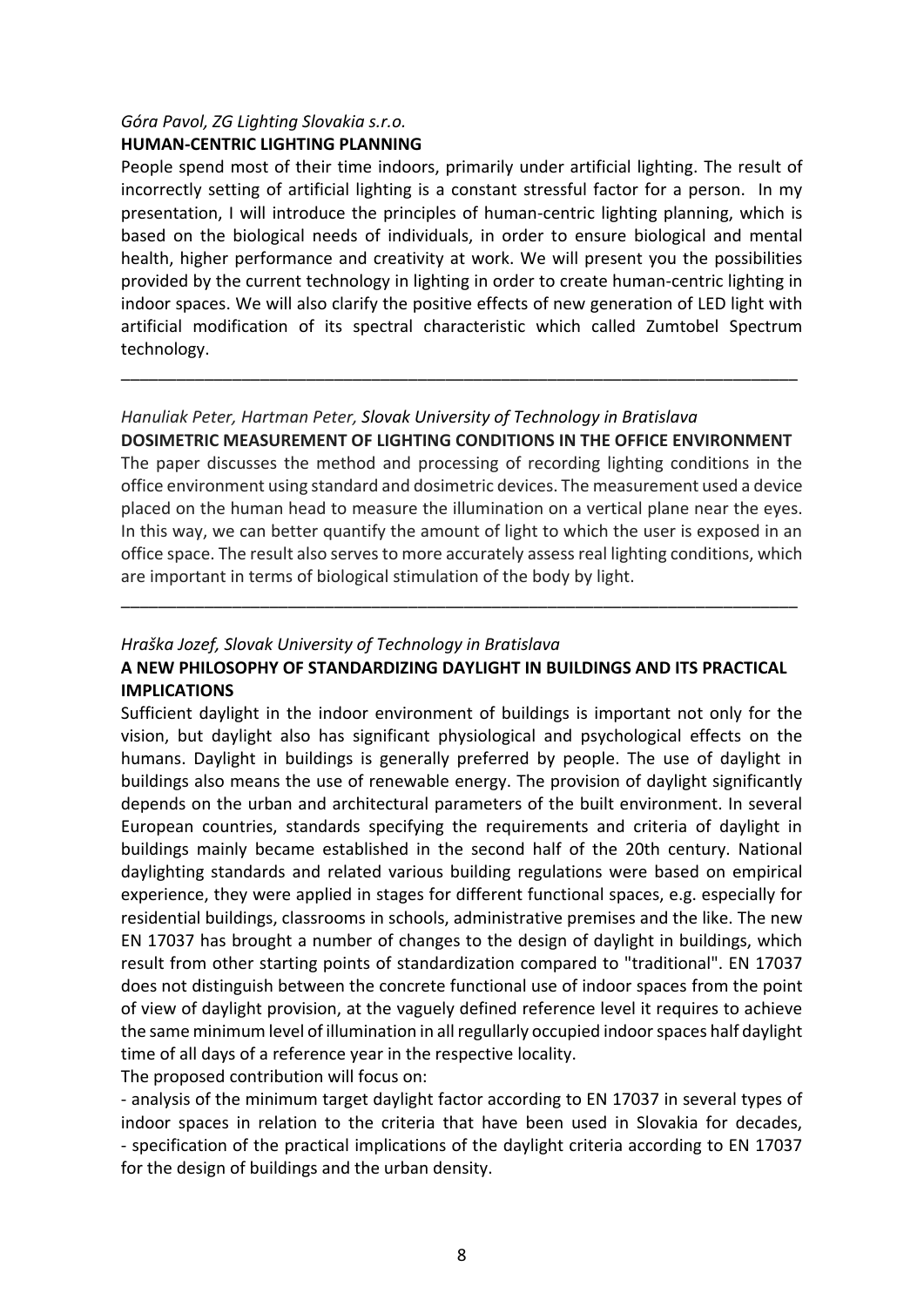#### *Hrdlík Milan, AMI spol. s r.o.* **HORTICULTURE LIGHTING**

Food production appears to be one of human's major future problems. Lighting technology will play an important role in this.

\_\_\_\_\_\_\_\_\_\_\_\_\_\_\_\_\_\_\_\_\_\_\_\_\_\_\_\_\_\_\_\_\_\_\_\_\_\_\_\_\_\_\_\_\_\_\_\_\_\_\_\_\_\_\_\_\_\_\_\_\_\_\_\_\_\_\_\_\_\_\_\_\_

\_\_\_\_\_\_\_\_\_\_\_\_\_\_\_\_\_\_\_\_\_\_\_\_\_\_\_\_\_\_\_\_\_\_\_\_\_\_\_\_\_\_\_\_\_\_\_\_\_\_\_\_\_\_\_\_\_\_\_\_\_\_\_\_\_\_\_\_\_\_\_\_\_

# *Hrdlík Róbert, AMI spol. s r.o.*

#### **FIRE PROTECTION OF BUILDINGS - EMERGENCY LIGHTING**

Types of emergency lighting and its use in fire protection of buildings.

#### *Iringová Agnes, UNIZA Źilina*

# **INFLUENCE OF INDOOR ATRIUM GEOMETRY ON DAYLIGHT DISTRIBUTION IN ADJACENT WORKSPACES.**

\_\_\_\_\_\_\_\_\_\_\_\_\_\_\_\_\_\_\_\_\_\_\_\_\_\_\_\_\_\_\_\_\_\_\_\_\_\_\_\_\_\_\_\_\_\_\_\_\_\_\_\_\_\_\_\_\_\_\_\_\_\_\_\_\_\_\_\_\_\_\_\_\_

The paper deals with the theoretical analysis of physical determinants affecting the function and design of an atrium in an office building. The function of an atrium in dependence on the zone boundary conditions.

Optimization of its geometry in terms of its primary function - distributing daylight in spaces without the possibility of side lighting. Legislative requirements for daylighting in workplaces in the Slovak Republic.

The construction solution and geometry of the atrium in an office building in terms of microclimate optimization considering the light comfort in adjacent work and relax spaces. Optimization of physical parameters of atrium roof glazing in terms of the diffuse light distribution and heat load reduction in the summer period. Examples of solutions.

\_\_\_\_\_\_\_\_\_\_\_\_\_\_\_\_\_\_\_\_\_\_\_\_\_\_\_\_\_\_\_\_\_\_\_\_\_\_\_\_\_\_\_\_\_\_\_\_\_\_\_\_\_\_\_\_\_\_\_\_\_\_\_\_\_\_\_\_\_\_\_\_\_

#### *Janiga Peter, Slovak University of Technology in Bratislava* **BIM SYSTEM IN LIGHTING DESIGN**

The building information model, called BIM is a technology used in civil engineering for more than 10 years. Especially in recent years, there is a greater interest of designers. This is a consequence of competition and better software availability. The aim of the paper is to present the potential that BIM offers in the field of lighting technology. It is also necessary to mention the risks and shortcomings that BIM presents. Practical examples are focused on the design and modelling of daylight and artificial lighting.

*Janig Peter, Gašparovský Dionýz, Raditschová Jana, Duda Filip, Slovak University of Technology in Bratislava*

\_\_\_\_\_\_\_\_\_\_\_\_\_\_\_\_\_\_\_\_\_\_\_\_\_\_\_\_\_\_\_\_\_\_\_\_\_\_\_\_\_\_\_\_\_\_\_\_\_\_\_\_\_\_\_\_\_\_\_\_\_\_\_\_\_\_\_\_\_\_\_\_\_

# **RESEARCH OF TRAFFIC INTENSITY IN DIFFERENT URBAN AREAS**

Traffic density significantly affects the design and operation of public lighting New digital technologies are also changing the approach to traffic monitoring. New methods provide more accurate numbers, and it is possible to distinguish other parameters such as speed or type of vehicle. The paper describes new technologies, their positives and negatives. Outputs from modern monitoring devices are shown on specific roads.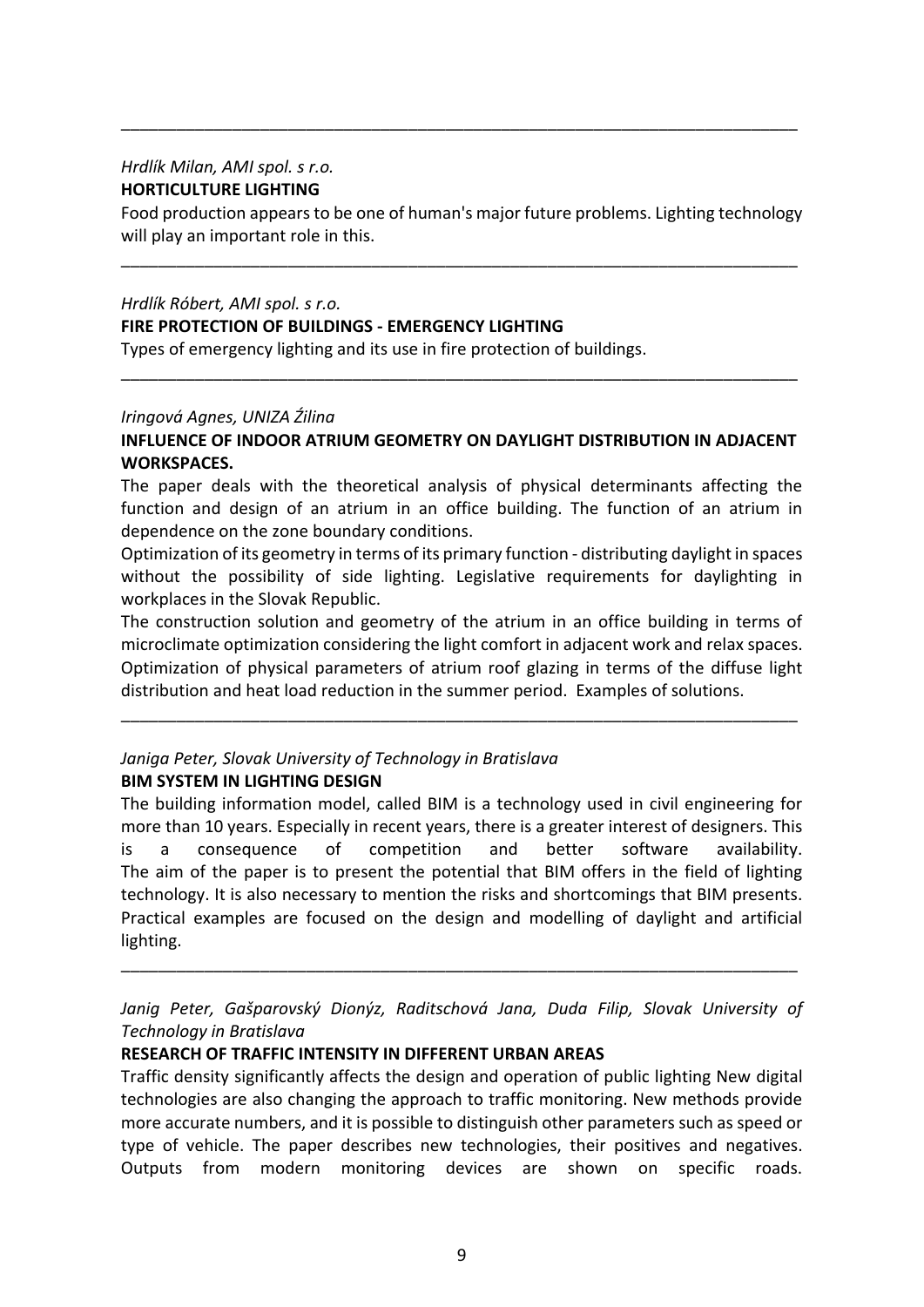The second part of the paper focuses on the processing of the obtained data. The data are evaluated in terms of days of the week and in terms of communication classes. From the monitoring results, standard traffic curves are compiled for different types of roads in different urban areas. From the results it is possible to understand the dynamics of the use of roads from the main traffic routes to residential areas.

\_\_\_\_\_\_\_\_\_\_\_\_\_\_\_\_\_\_\_\_\_\_\_\_\_\_\_\_\_\_\_\_\_\_\_\_\_\_\_\_\_\_\_\_\_\_\_\_\_\_\_\_\_\_\_\_\_\_\_\_\_\_\_\_\_\_\_\_\_\_\_\_\_

# *Janiga Peter, Grega Miloš, Slovak University of Technology in Bratislava* **3D PRINT OF LAMPS**

3D printing is a technology whose potential is perceived by designers and engineers. Although the potential is great, the experience is relatively small. The paper aim is describing the technology on two printed lamps. The theoretical part describes the materials and technologies that are used for printing. The analysis describes the basic tools for modelling of elements and compares them. The printed lamp and shade show the risks and limitations that 3D prints. Finally, the measurements on the goniophotometer evaluate and quantify the differences between conventional production and 3D printing.

\_\_\_\_\_\_\_\_\_\_\_\_\_\_\_\_\_\_\_\_\_\_\_\_\_\_\_\_\_\_\_\_\_\_\_\_\_\_\_\_\_\_\_\_\_\_\_\_\_\_\_\_\_\_\_\_\_\_\_\_\_\_\_\_\_\_\_\_\_\_\_\_\_

#### *Kocifaj Miroslav, ICA SAV*

#### **SKY LUMINANCE PATTERNS DUE TO HETEROGENEOUS CLOUD ARRAYS**

Accurate predictions of sky luminance distribution are important for daylight availability modeling in various urban areas. While some progress has been achieved in the last few years, the stochastic cloud fields still remain the largest sources of uncertainty in characterizing diffuse light near the ground. Due to its mathematical complexity the highly accurate theoretical luminance models are currently unavailable for characterization of arbitrary sky states. However, we have modified the theory of successive orders of scattering and computed the scattered light from broken clouds and a cloud-free atmosphere. This has appeared as a trade-off between time-consuming numerical solvers and simplified empirical tools. We present a number of numerical results and demonstrate how the luminance from broken clouds and a cloud-free atmosphere interfere, while producing the total luminance field and how this differs from luminance distributions on homogeneous skies. We also analyze how successful our model is in explaining the wide range of luminance patterns observed in nature. The mass computations based on our model show that the theoretical predictions are now more consistent with experimental data.

#### *Kocifaj Miroslav, ICA SAV*

#### **VERTICAL PLANE IRRADIANCE UNDER PARTLY CLOUDY SKIES**

Solar energy is an increasingly cost efficient tool with attractive applications in green technologies. Window-less surfaces of tall buildings situated in a complex urban environment are ideal bases for photovoltaic panels mountings. Although the peak energy conversion is normally achieved when solar panels track the sun path on sky, the vertical panels on static constructs can become partly useful for building's operation energy demands. In mid-latitude climate zones like Central Europe cloudless skies are quite rare compared to what we can observe in dry areas. Partly cloudy skies represent the most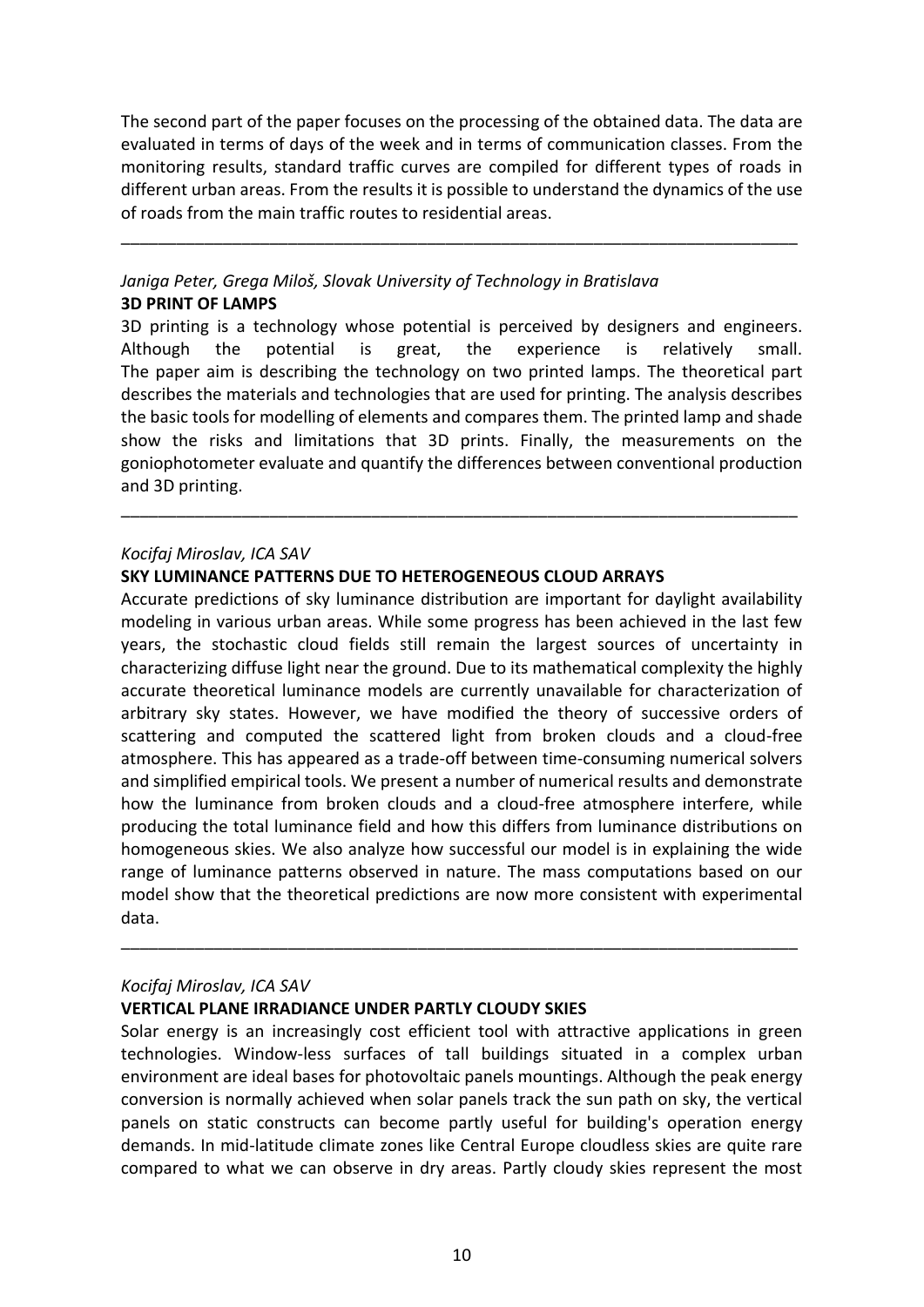frequent conditions which makes the prediction of global irradiance difficult by using simple empirical models. Here we present vertical wall irradiance computed for the range of atmospheric conditions and for isolated clouds distributed arbitrarily over the sky vault. Radiative transfer model we have developed allows for rapid computations independent of shape, size and positions of clouds.

\_\_\_\_\_\_\_\_\_\_\_\_\_\_\_\_\_\_\_\_\_\_\_\_\_\_\_\_\_\_\_\_\_\_\_\_\_\_\_\_\_\_\_\_\_\_\_\_\_\_\_\_\_\_\_\_\_\_\_\_\_\_\_\_\_\_\_\_\_\_\_\_\_

#### *Kómar Ladislav, ICA, SAS Bratislava*

# **INFLUENCE OF ATMOSPHERIC AEROSOL ON THE INTENSITY OF DIRECT AND DIFFUSE RADIATION**

In addition to air molecules, small particles with dimensions of hundreds of micrometers to tens of micrometers, so-called atmospheric aerosol, exist in the Earth's atmosphere. Its variation causes changes in the intensity of direct and diffuse radiation known as atmospheric turbidity. However, at elevated aerosol concentrations, e.g., in smog events in large cities or desert storms, it can play an important role in reducing the availability of radiation for photovoltaic panels or daylight for building interiors. The basis for modeling the radiation reduction effect is the radiation transfer equation, in which the properties of aerosols and their scattering phase functions are usually unknown. The aerosol particles are generally of irregular shape, and their size distribution, concentration, as well as its optical properties, can change over time and space. This contribution aims to calculate the radiation reduction for photovoltaic panels for various properties of atmospheric aerosol and to model extreme atmospheric conditions (smog situations, desert storms, forest fires, volcanic eruptions, ...) and their impact on the solar panel power output.

\_\_\_\_\_\_\_\_\_\_\_\_\_\_\_\_\_\_\_\_\_\_\_\_\_\_\_\_\_\_\_\_\_\_\_\_\_\_\_\_\_\_\_\_\_\_\_\_\_\_\_\_\_\_\_\_\_\_\_\_\_\_\_\_\_\_\_\_\_\_\_\_\_

# *Kómar Ladislav, Kocifaj Miroslav, Petržala Jaromír, ICA, SAS Bratislava* **MODELING DIFFUSE ILLUMINANCE ON VERTICAL PLANES USING MINIMIZATION TECHNIQUE**

Although calculation of direct sunlight penetration into the building interiors is straightforward, diffuse illuminance of the vertical windows is still unknown due to the high variability of the sky situations, especially under broken cloud arrays. Usual modeling techniques of diffuse illuminance can scarcely be compared in accuracy with the actual measurements. Using unified sky model (Unisky) with minimization of differences between measured and computed horizontal illuminances varying the input parameters such as cloud fraction and cloud base altitude, atmospheric turbity or gound reflection, can simulate real sky conditions. In this paper, one month illuminances with 10-minutes time step were modeled using minimization between horizontal illuminances. Then, the obtained sky characteristics together with vertical illuminances computed on their basis were compared with the measured data and cloud properties gained from Slovak Hydrometeorological Institute. A good agreement of calculated and measured data is obvious.

# *Kómar Ladislav, Petržala Jaromír, Lipnický Lukáš, Dubnička Roman*

# **MORE ACCURATE PREDICTION OF LUMINOUS INTENSITY OF LED LUMINAIRES**

The I-table contains luminous intensity values for a limited number of angles for the LED luminaires. It causes smoothing of the luminous intensity diagram omitting possible local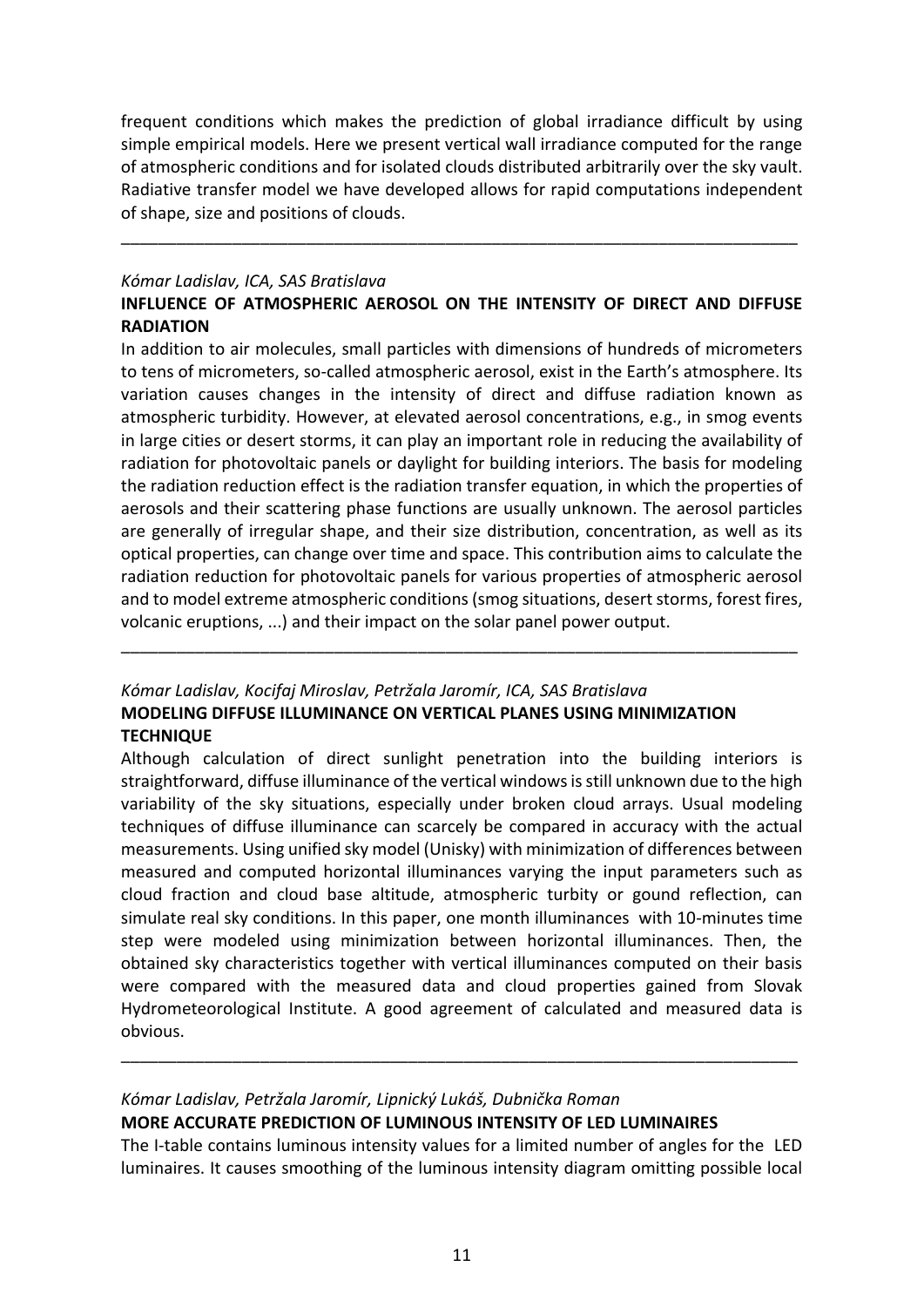extremal values which affect the calculations of the photometric parameters such as average illuminance, average luminance, uniformity or treshold increment. Nowadays, the interpolating methods used for calculation of luminous intensity seem to be insufficient for novel LED systems and can lead to omitt unexpected glare or impact on the skyglow by upward light rays not including into the calculations. In the paper standard interpolation methods used up to now are compared with newly proposed hybrid adaptive splines and verified by goniophotometric measurements. In some cases, newly proposed method has even higher accuracy than standardly used linear or spline interpolation.

#### *Kundracik František, FMFI UK Bratislava*

### **THE EFFECT OF DIRECTIONAL REFLECTIVITY ON THE EFFICIENCY OF HIGHLY REFLECTIVE HOLLOW LIGHT GUIDES**

\_\_\_\_\_\_\_\_\_\_\_\_\_\_\_\_\_\_\_\_\_\_\_\_\_\_\_\_\_\_\_\_\_\_\_\_\_\_\_\_\_\_\_\_\_\_\_\_\_\_\_\_\_\_\_\_\_\_\_\_\_\_\_\_\_\_\_\_\_\_\_\_\_

Modern light guides utilize highly reflective materials with a reflectance of up to 98%, which corresponds to the perpendicular reflection from the high-glossy surface of silver. However, the real efficiency of light guides is significantly lower due to several reasons, such as multiple reflections in the light guide, unevenness of the light guide surface and, last but not least, the fact that the reflectance depends on the angle of incidence of light. It is not possible to use conventional simple flow methods for calculating the efficiency of light guides to analyze the effect of individual reflections, but it is necessary to use methods using ray-tracing of individual light rays coming both directly from the Sun and diffusely scattered in the atmosphere. Such a program is HOLIGILM, whose new version allows to include in the calculations the directional reflectivity from the high-glossy metal surface using Fresnel relations, as well as random surface unevenness.

We performed systematic calculations of the efficiency of a model light guide covered with a high-reflective layer of silver (perpendicular reflectance 98.3%) for a cloudy sky (CIE Overcast, 1: 3) and a clear sky (CIE Clear, country side). We also changed the height of the Sun above the horizon. The length of the light guide was 2 m and its diameter was 0.52 m. The surface of the light guide was either flat or accidentally wrinkled (corresponding to the use of a highly reflective film) with varying degree of wrinkling. The results of the calculations showed that, in general, the efficiency of the light guide is significantly lower than the reflectivity of the surface. The inclusion of the angular dependence of the reflectance further reduces the efficiency. The position of the Sun also has a great influence, because the number of reflections in the light guide depends very much on its height above the horizon. The unevenness of the high-gloss surface of the light guide has a particularly large effect on the efficiency.

The work was supported by the agency VEGA, grant no. 2/0010/20.

*Mokráň Marek, Gašparovský Dionýz, Dubnička Roman, Slovak University of Technology in Bratislava*

\_\_\_\_\_\_\_\_\_\_\_\_\_\_\_\_\_\_\_\_\_\_\_\_\_\_\_\_\_\_\_\_\_\_\_\_\_\_\_\_\_\_\_\_\_\_\_\_\_\_\_\_\_\_\_\_\_\_\_\_\_\_\_\_\_\_\_\_\_\_\_\_\_\_\_\_\_\_\_\_

# **TOLERANCE INTERVALS OF LUMINOUS INTENSITY DISTRIBUTION CURVES**

Luminous intensity distribution curves (LIDC) are one of the main input parameters required when designing a lighting system. For the design of the lighting system to be correct, it is necessary to consider that the measured LIDC may differ from the real radiating characteristic of the luminaire. For this reason, the designer has to some extent oversize the lighting system to ensure that the photometric parameters will be meet after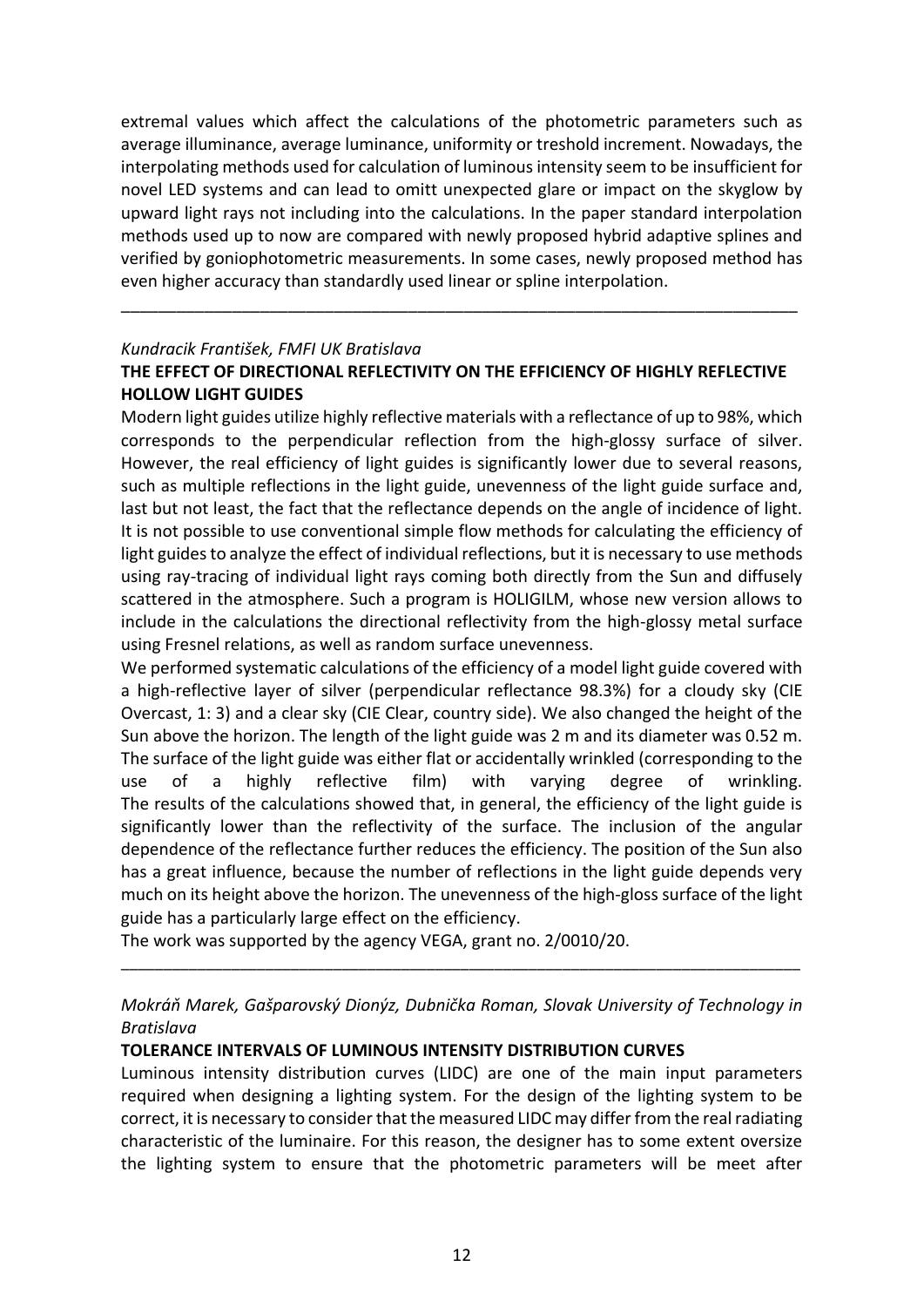verification of the system by measurement. The lighting system can be oversized only to a limited extent, while it is necessary to take into account the energy efficiency of buildings defined by Act 555/2005 Coll. Large oversizing of the lighting system is undesirable in terms of normative requirements and the investor's requirements for the lowest possible investment and operating costs. The difference between the luminaires' real and measured luminous intensity distribution is due to several influences explained in this article. Furthermore, the article deals with the definition of the permissible oversizing of the lighting system in terms of tolerance intervals of LIDC.

\_\_\_\_\_\_\_\_\_\_\_\_\_\_\_\_\_\_\_\_\_\_\_\_\_\_\_\_\_\_\_\_\_\_\_\_\_\_\_\_\_\_\_\_\_\_\_\_\_\_\_\_\_\_\_\_\_\_\_\_\_\_\_\_\_\_\_\_\_\_\_\_\_

# *Novák Tomáš, Tesař Jiří, Dolejší Ondřej, Valíček Pavel, VŠB -TU Ostrava*

#### **SAFETY INCREASING IN THE NIGHT TRAFFIC AREA**

The paper deals with the possibilities of increasing safety in the night traffic area. In particular, it is a solution to the link between traffic lighting, traffic signs, other light sources and the visibility of obstacles on roads at night. The paper also presents the methodology of night road safety inspection, which is linked to the methodology of performing daily road safety inspection in accordance with EU directive 2008/96 / EC and EU Premium Light directive for version 3.0 from 2017.

\_\_\_\_\_\_\_\_\_\_\_\_\_\_\_\_\_\_\_\_\_\_\_\_\_\_\_\_\_\_\_\_\_\_\_\_\_\_\_\_\_\_\_\_\_\_\_\_\_\_\_\_\_\_\_\_\_\_\_\_\_\_\_\_\_\_\_\_\_\_\_\_\_

# *Maixner Tomáš, Česká společnost pro osvětlování* **OBTRUSIVE LIGHT AND MYTHS AROUND IT**

The text discusses some inaccuracies concerning the issue of Obtrusive light. Related to the effort to reduce Obtrusive light is the effort to regulate outdoor lighting systems. The author polemics these efforts.

\_\_\_\_\_\_\_\_\_\_\_\_\_\_\_\_\_\_\_\_\_\_\_\_\_\_\_\_\_\_\_\_\_\_\_\_\_\_\_\_\_\_\_\_\_\_\_\_\_\_\_\_\_\_\_\_\_\_\_\_\_\_\_\_\_\_\_\_\_\_\_\_\_

# *Kunc Josef, KNX národní skupina České republiky, z.s.*

#### **ADVANTAGEOUS COMMON KNX CONTROL OF LIGHTING AND OTHER FUNCTIONS**

The decentralized KNX system occupies a sovereign position in the ever-increasing number of bus wiring systems. This is based on the possibility of using programmable devices from different manufacturers in a common installation. Above all, however, from the more than 30 years of continuous development of the KNX system in parallel with the development of technology. Depending on the development of the system, common design software ETS is also subject to ever-increasing requirements and is therefore constantly updated and supplemented with new functionalities that allow designers to easily use the possibilities of ever-expanding application possibilities of devices, while meeting all even the most demanding customer requirements. . At the same time, it is also the best secured system access to the installation is practically impossible for unauthorized persons. At the same time, it easily cooperates with other sub-specialized systems designed for the management of selected functional areas.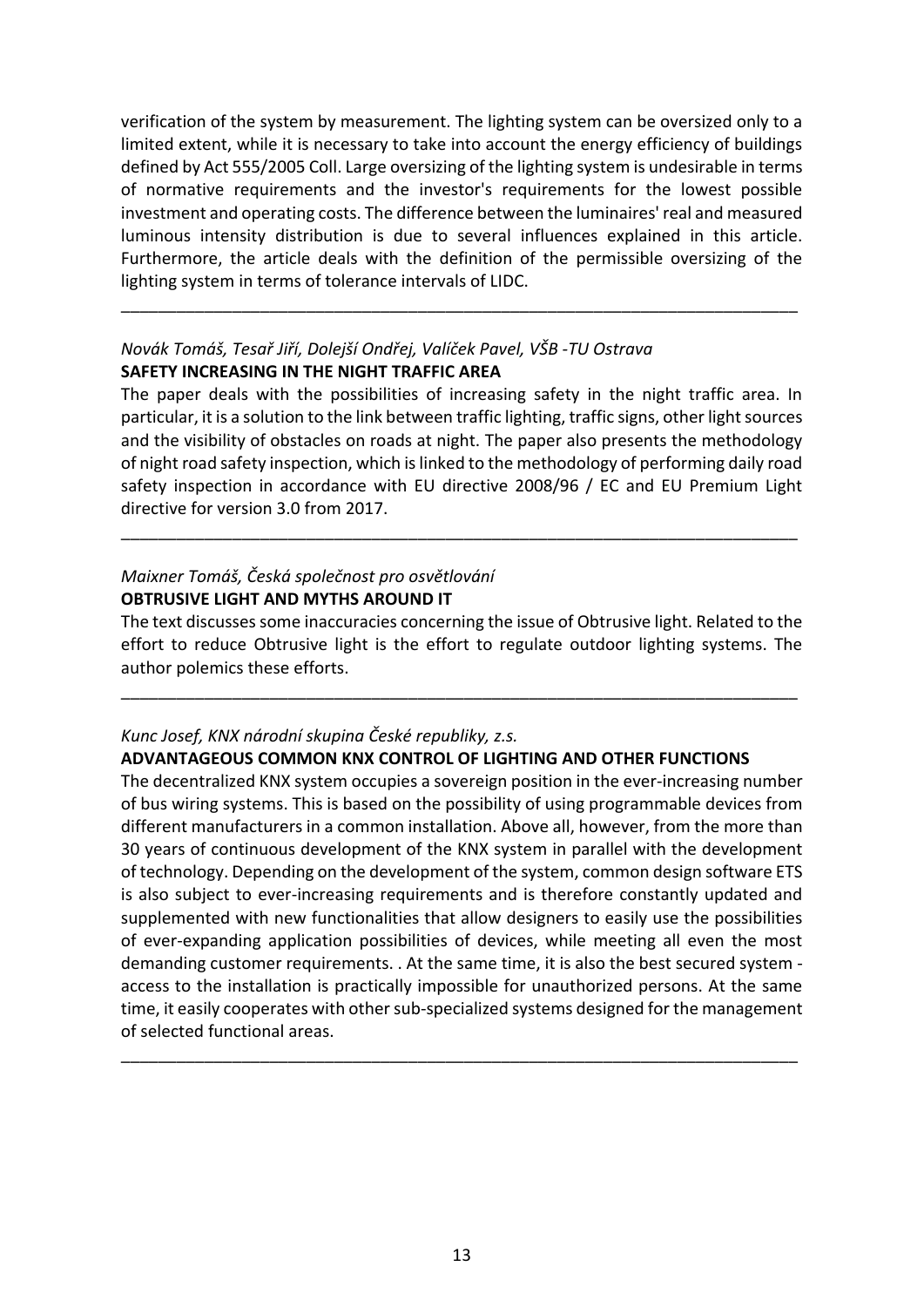# *Novák Filip, Baxant Petr, Škoda Jan, Motyčka Martin, Brno university of technology, FEEC* **ALAN MEASUREMENT IN BRNO**

The article deals with light pollution (also called ALAN) measurement in Brno and subsequent data quantification using a luminance distribution analyser. The contribution of public lighting to the total value of skyglow is also discussed in the article.

\_\_\_\_\_\_\_\_\_\_\_\_\_\_\_\_\_\_\_\_\_\_\_\_\_\_\_\_\_\_\_\_\_\_\_\_\_\_\_\_\_\_\_\_\_\_\_\_\_\_\_\_\_\_\_\_\_\_\_\_\_\_\_\_\_\_\_\_\_\_\_\_\_

#### *Petržala Jaromír, Ústarch SAV, Bratislava*

# **OPTIMIZATION OF SCATTERING FUNCTION OF TUBULAR LIGHT GUIDE DIFFUSER – A CASE OF DIFFUSE LIGHT OF SKY**

Recently, there was presented a theoretical study dealing with the inverse method of determination of bidirectional transmittance distribution function (BDTF) of a diffuser from a required illuminance distribution on a workplane or floor. Moreover, a technical solution how the computed BDTF could be eventually realized by a particle-doped transparent medium was proposed. That study was focused on direct sunlight passing through the light guide, because it forms a dominant component of daylight and is responsible for discomfort glare. However, the method derived can be applied also in case of diffuse light of the cloudy sky. This work presents the diffuser scattering functions computed for some specific illuminance distributions considering just the diffuse input light. Such light is more significantly affected by attenuation by usual optically dense diffusers than the more intensive direct sunlight. Therefore, an alternative construction with required diffusing properties could be desirable.

# *Podmanický Marek, Letisko M. R. Štefánika – Airport Bratislava, a.s.*

# **APPROACH LIGHTING SYSTEM FOR PRECISION APPROACH WITH LED AIRFIELD LIGHTS IN BRATISLAVA AIRPORT**

\_\_\_\_\_\_\_\_\_\_\_\_\_\_\_\_\_\_\_\_\_\_\_\_\_\_\_\_\_\_\_\_\_\_\_\_\_\_\_\_\_\_\_\_\_\_\_\_\_\_\_\_\_\_\_\_\_\_\_\_\_\_\_\_\_\_\_\_\_\_\_\_\_

The paper deals with the first light approach system, which was equipped with LED airfield lights in the Slovak Republic. It describes its individual lighting systems as well as the design solution. The article describes the gradual development of approach lighting systems at the Bratislava airport and evaluates the most significant differences that come with airfield lights with LED light sources.

\_\_\_\_\_\_\_\_\_\_\_\_\_\_\_\_\_\_\_\_\_\_\_\_\_\_\_\_\_\_\_\_\_\_\_\_\_\_\_\_\_\_\_\_\_\_\_\_\_\_\_\_\_\_\_\_\_\_\_\_\_\_\_\_\_\_\_\_\_\_\_\_\_

# *Valíček Pavel, Novák Tomáš, VŠB -TU Ostrava*

# **CONTROL OF INDOOR LIGHTING SYSTEMS TO A CONSTANT LEVEL OF ILLUMINANCE**

The paper addresses the issue of the behavior of sensors located on the ceiling, on the basis of which the dimming of luminaires of indoor lighting systems is realized. The authors aim to point out the fact that when combining contributions from artificial and daylight, there may be a significant under-regulation of lighting systems, even below the values of the hygienic minimum in classical offices or classrooms. The article will indicate the possibility of finding the optimal reception characteristics of sensors and their location on the ceiling so that there is no under-regulation and at the same time the benefit caused by reducing the energy consumption of luminaires of the interior lighting system is maintained.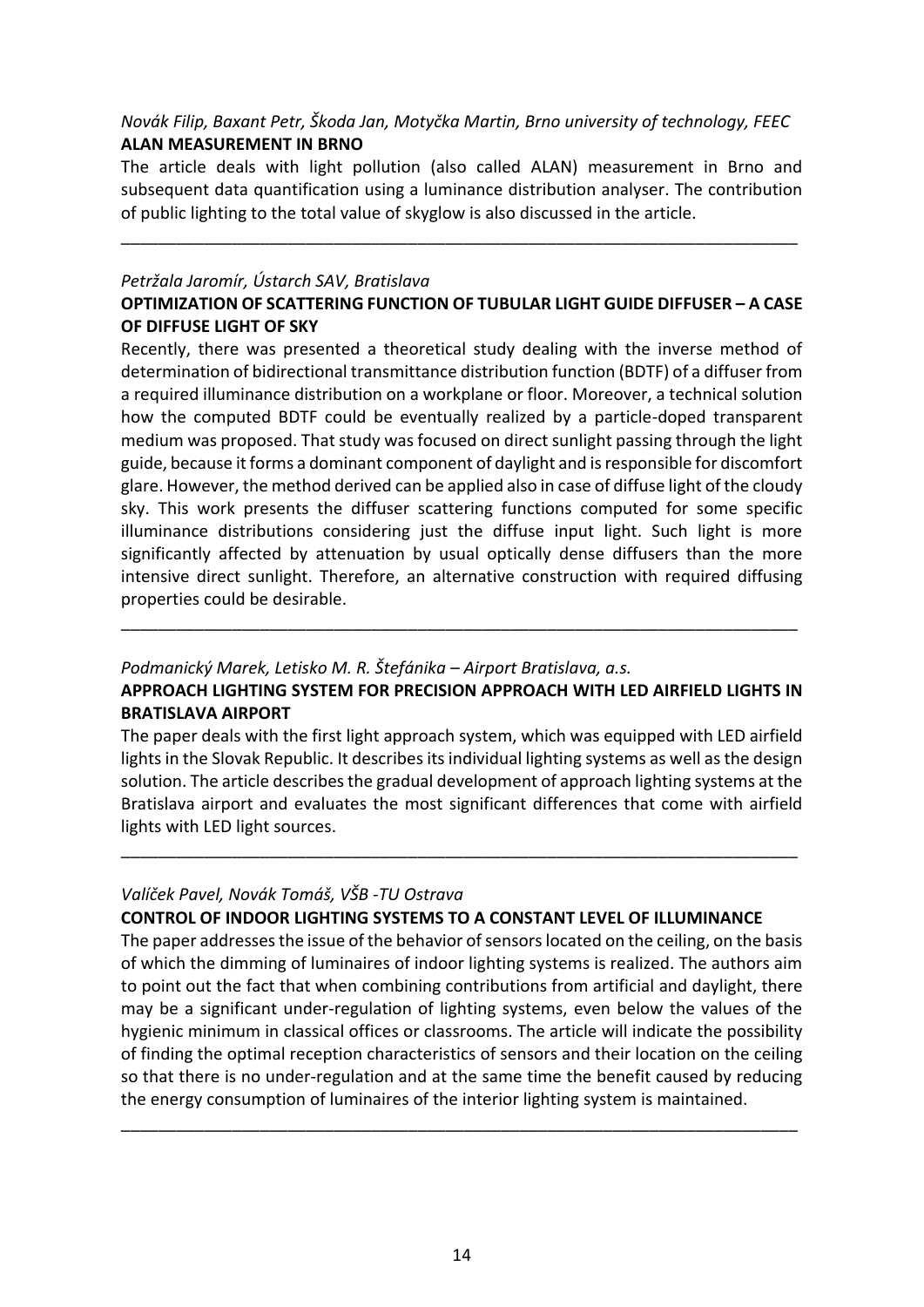# *Vik, M., Viková, M., Technical University of Liberec*

# **THE CONSPICUITY OF PEDESTRIANS: A DOMINANT CONTRAST PROBLEM**

Collisions between vehicles and pedestrians are devastating and unfortunately happened frequently. In the year 2019, 93 pedestrians were killed (approx. 17% of all traffic fatalities) and 439 were severely injured (approx. 15% of all traffic fatalities) in Czech Republic. The problems that result from inconspicuous pedestrians interacting with traffic per both day and night challenge to safety researcher including lighting experts and textile designers. It is known that risk of a fatal crash of vehicle with pedestrians in darkness is almost seven times greater than under daylight. While driving, the driver must not only drive the car, but also recognize any obstacles on the road, including moving pedestrians. The ability to distinguish obstacles in road traffic is primarily influenced by the light contrast between the obstacle itself and its background. In the night traffic area, the driver's visual performance is affected by several other factors, such as adaptation luminance, size, and movement of the object, and finally, the driver's age, the quality of his visual abilities respectively. The concept of dominant contrast (DC) published by Saraji and Oommen in 2015 is defined as the contrast of any part of the pedestrian that provides the highest visibility. They found that pedestrian contrast is bipolar and dynamic, nevertheless concept of DC itself is mostly focused on static scene ignoring biomotion concept of increasing conspicuity. This work is focused on the study of the influence of position, size, optical parameters of retroreflective elements on sportswear based on the concept of biomotion together with contribution of color information to rapid conspicuity and visibility of pedestrians in daytime and nighttime hours.

# *Wannous Jarier, Kundracik František, FMFI UK Bratislava*

# **AVAILABILITY OF DIRECT AND DIFFUSE SUNLIGHT UNDER PARTLY CLOUDY SKY CONDITIONS**

The presence of clouds dramatically affects the amount of direct and diffuse light that hits a horizontal surface. Standard sky models predict only average values of available light. However, the accidental passage of a cloud in front of the Sun dramatically affects the situation. Therefore, the average values are only a very basic characteristics and much more detailed information is needed to better understand the effect of clouds on the availability of sunlight.

\_\_\_\_\_\_\_\_\_\_\_\_\_\_\_\_\_\_\_\_\_\_\_\_\_\_\_\_\_\_\_\_\_\_\_\_\_\_\_\_\_\_\_\_\_\_\_\_\_\_\_\_\_\_\_\_\_\_\_\_\_\_\_\_\_\_\_\_\_\_\_\_\_

The "UniSky Simulator" program allows to generate randomly broken cloud layer. Various parameters of the layer can be set, such as the size of individual clouds, the percentual coverage of the sky, the height of the cloud layer, the altitude of the Sun, aerosol content and so on. One of the outputs of the program is the value of the illumination of the horizontal plane. Using this program, it is therefore possible to obtain detailed characteristics of horizontal illumination, such as histogram, mean, median, and so on. Using the "UniSky Simulator" program, we performed systematic calculations of the illumination of the horizontal plane by direct and diffuse sunlight at different cloud coverage of the sky and at different heights of the Sun above the horizon. We also investigated the effect of the amount of aerosol in the atmosphere on the direct and diffuse light.

The obtained histograms showed that the average value of the amount of available light is significantly influenced by the solar periods, even when the Sun is hidden behind the clouds most of the time. Therefore, percentiles, such as the upper quartile, are better